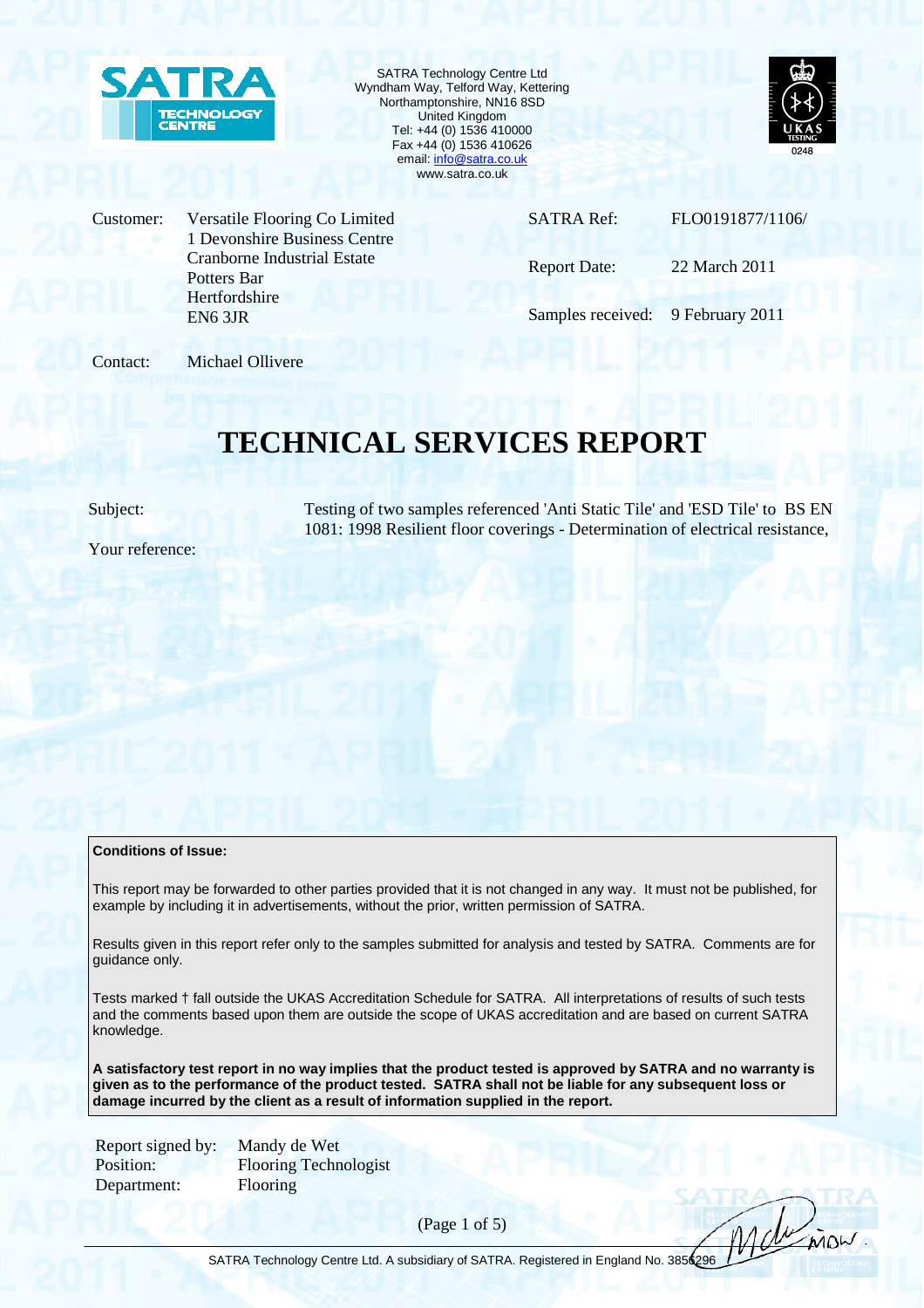



# **TESTING OF TWO SAMPLES REFERENCED 'ANTI STATIC TILE' AND 'ESD TILE' TO BS EN 1081: 1998 RESILIENT FLOOR COVERINGS - DETERMINATION OF ELECTRICAL RESISTANCE, METHOD A.**

As requested by Ecotile LLP, we have assessed the floor covering submitted for electrical resistance, as detailed below:

# **SUMMARY**

With regard to the sample referenced 'Anti Static Tile Smooth Textured Interlock Floor Tile' submitted for determination of electrical resistance, the sample has achieved an average vertical resistance of 0.15 x10 $^9\Omega$ , therefore satisfying the requirements set out in BS EN 14041: 2004 to be classed as a conductive floor covering – in terms of vertical resistance.

The following symbol (BS EN 1081: 1998) can therefore be applied: The following symbol (BS EN 1081: 1998) can therefore be a<br>
SS EN 1081:1998 Electrical resistance<br>
S1060



With regard to the sample referenced 'ESD Tile Smooth Textured Interlock Floor Tile' submitted for determination of electrical resistance, the sample has achieved an average vertical resistance of  $1.8x10^{3}\Omega$ , therefore satisfying the requirements set out in BS EN 14041: 2004 to be classed as a static dissipative floor covering – in terms of vertical resistance.

The following symbol (BS EN 1081: 1998) can therefore be applied:



Ecotile LLP Signed: Job: FLO0191877/1106/ Date: 22 March 2011 (Page 2 of 5)

Molinian.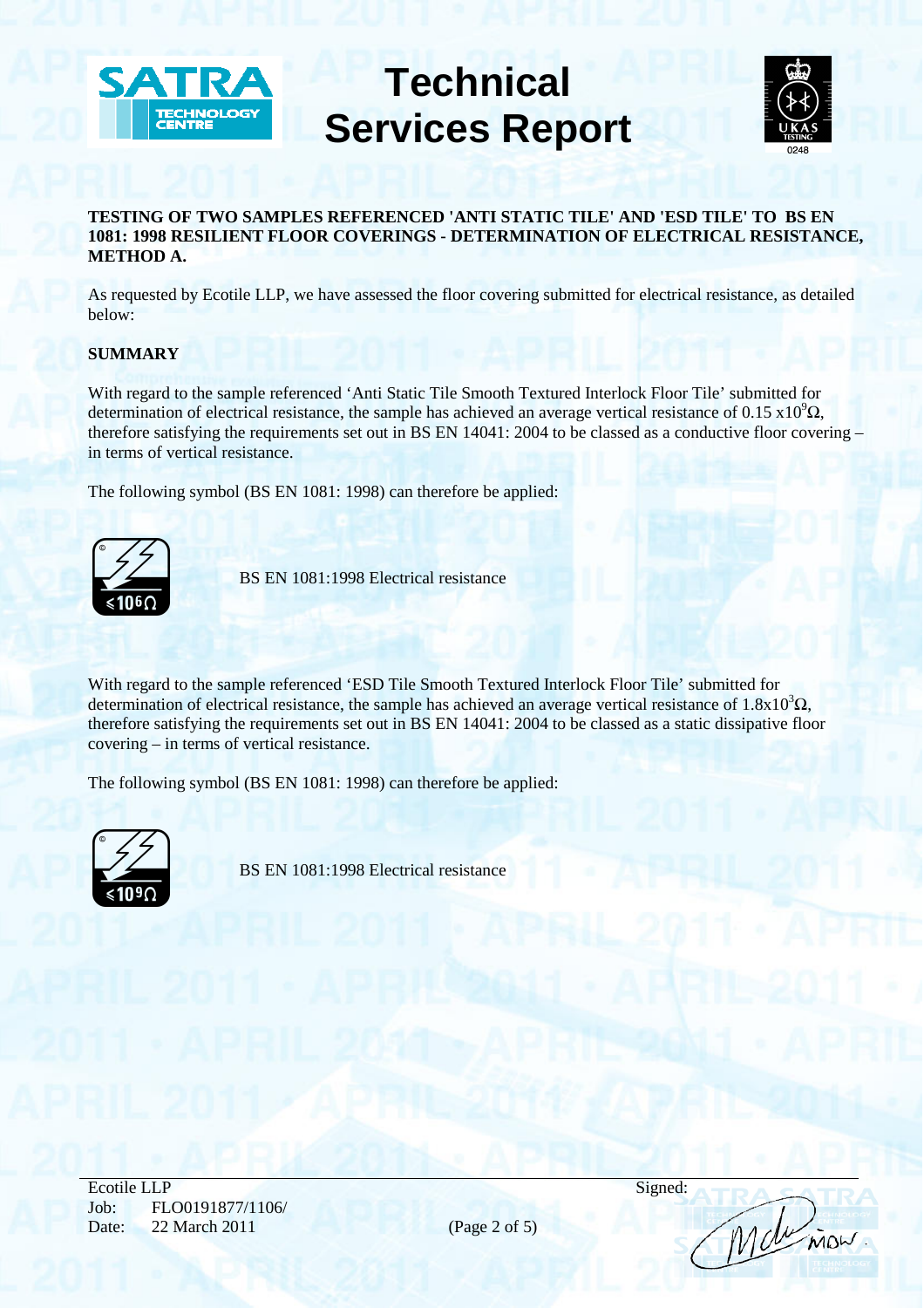



## **SAMPLE SUBMITTED**

Sample references: 'Anti Static Tile Smooth Textured Floor Tile' and 'ESD Tile Smooth Textured Floor Tile'

Appearance:



Anti Static Tile Smooth Textured Floor Tile ESD Tile Smooth Textured Floor Tile

Date received: 9<sup>th</sup> February 2011 Date conditioned: 14<sup>th</sup> February 2011<br>Testing commenced: 4<sup>th</sup> March 2011 Testing commenced:  $4^{\text{th}}$  March 2011<br>Testing completed:  $11^{\text{th}}$  March 2011 Testing completed:

Intended application: Contract / Commercial use Testing conducted by: Mandy De Wet, Phil Weal.

# **TESTS CARRIED OUT**

BS EN 1081: 1998 Resilient floor coverings – Determination of electrical resistance, Method A<sup>(1)</sup>

Notes:

(1)- *The results have been assessed in accordance with BS EN 14041: 2004 Resilient, textile and laminate floor covering – Essential characteristics.*

Ecotile LLP Signed: Job: FLO0191877/1106/ Date: 22 March 2011 (Page 3 of 5)



Molinian.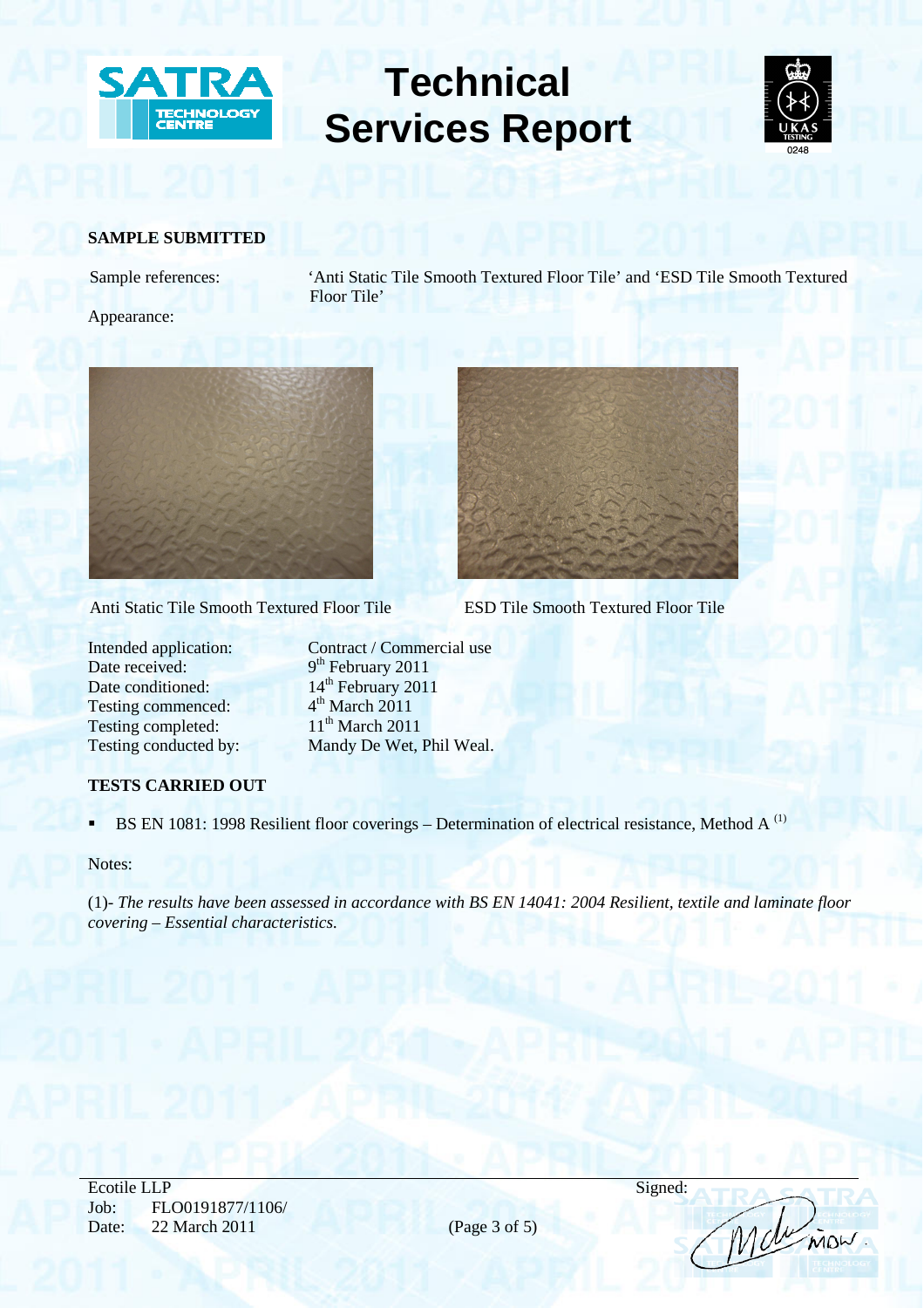



## **RESULTS**

# *Table 1. (BS EN 1081) Method A: Vertical Resistance Measurements.*

| <b>Sample Reference</b>                               | <b>Test Method</b> | <b>EN 14041: 2004 Requirements</b>                                                                         | Average Results $(\Omega)$ |
|-------------------------------------------------------|--------------------|------------------------------------------------------------------------------------------------------------|----------------------------|
| Anti Static Tile Smooth<br><b>Textured Floor Tile</b> | <b>BS EN 1081</b>  | Static dissipative floor coverings<br>$\rm {\leq}\,10^9\,\Omega$<br>Conductive floor coverings $\leq 10^6$ | $0.15x10^9$                |

# *Table 1. (BS EN 1081) Method A: Vertical Resistance Measurements.*

| <b>Sample Reference</b>                              | <b>Test Method</b> | <b>EN 14041: 2004 Requirements</b>                                                                        | Average Results $(\Omega)$ |
|------------------------------------------------------|--------------------|-----------------------------------------------------------------------------------------------------------|----------------------------|
| <b>ESD Tile Smooth</b><br><b>Textured Floor Tile</b> | <b>BS EN 1081</b>  | Static dissipative floor coverings<br>$\leq 10^9 \,\Omega$<br>Conductive floor coverings $\leq 10^6$<br>Ω | 1.8x10 <sup>3</sup>        |

# **COMMENTS**

# **BS EN 1081: 1998, Resilient and textile floor coverings – Determination of electrical resistance**

The test is intended to evaluate the electrical resistance of a floor covering under standard laboratory conditions. Prior to carrying out the testing the underside of the floor covering is coated in a graphite solution and allowed to dry in an oven for a minimum period of 96 hours.

The tests were conducted by placing the floor covering onto a metal plate and placing a tripod electrode with a minimum load exerting a force of 300N on to the surface of the floor covering. The resistance is measured between a surface tripod electrode and an electrode attached to the underside of the floor covering, using a defined voltage and resistance.

After 15 seconds a reading is taken, the tripod is then repositioned for a further measurement. Three test specimens are used during the assessment.

Ecotile LLP Signed: Job: FLO0191877/1106/ Date: 22 March 2011 (Page 4 of 5)

Molinian.